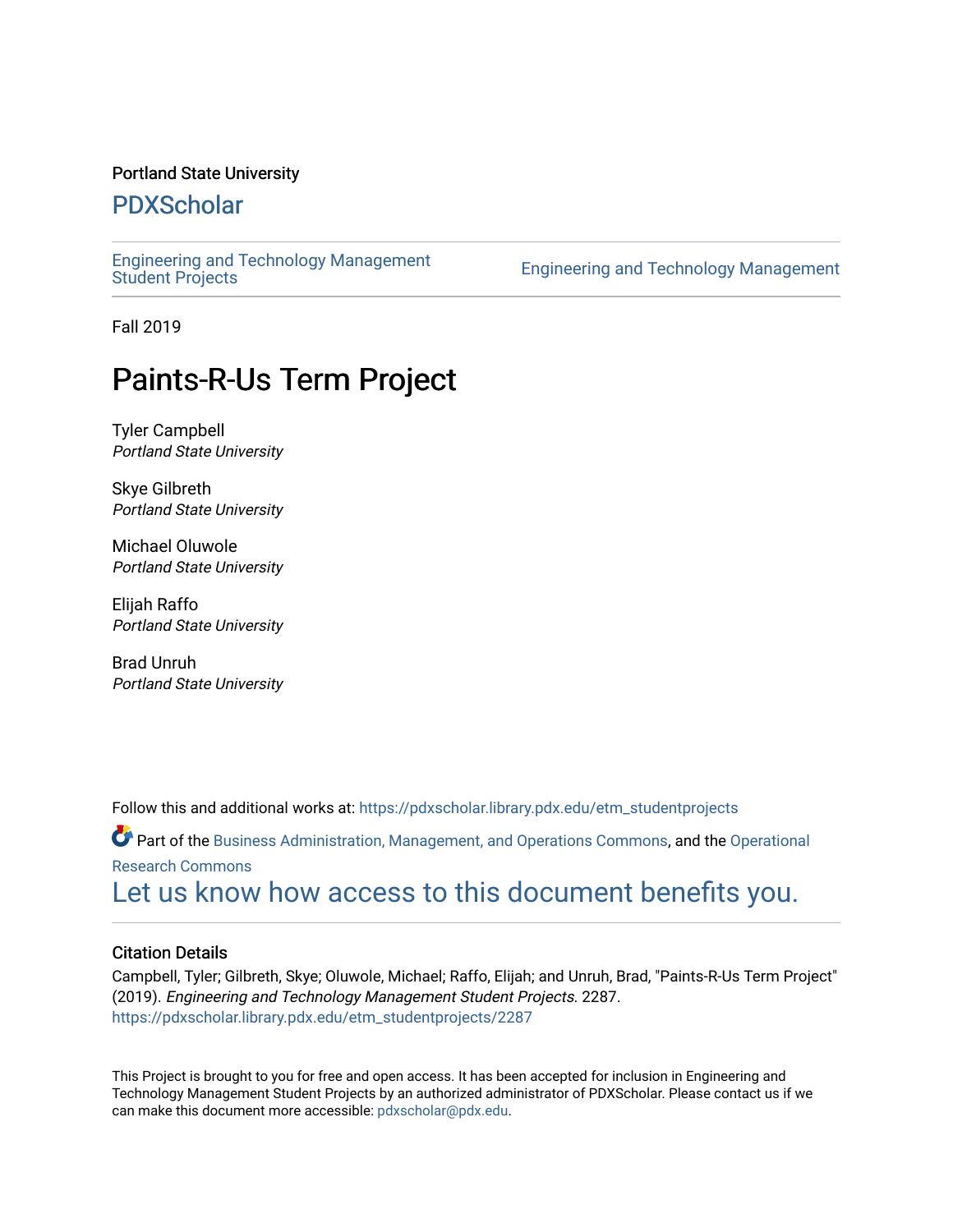# Paints-R-Us Term Project

Tyler Campbell, Skye Gilbreth, Michael Oluwole, Elijah Raffo,and Brad Unruh 11/26/2019

# Model Overview

This project will consider a linear product mix optimization problem for a fictional paint company, Paints-R-Us. Paints-R-Us is a wholesale paint manufacturer located in the Pacific Northwest. The Global Production Manager, Steve Brush, has been tasked with maximizing Paints-R-Us's profit in the upcoming quarter. Steve Brush oversees the global production plan, and in collaboration with the production planners will develop a production plan which optimizes the profits that Paints-R-Us can create in the quarter accounting for the following criteria:

• Demand in the given quarter for each of the 5 paint types that Paints-R-Us produces • The warehousing storage capacity for the production facility • The throughput rate of the 5 paint types that Paints-R-Us manufactures on the 5 operating production lines that Paints-R-Us operates. • The delivery requirements of specific paints on specific days per pre planned customer orders.

The output that Steve must produce is a production schedule for each production line during the quarter which maximizes the profit that the business can achieve. The production plan is decided by the upcoming demand. Steve believes more profit can be achieved through a production schedule that is derived through linear programming. However, the challenge is mathematically representing the production process and constraints. Steve has brought together his production planners to develop the model that will generate the production schedule which accommodates for committed demand and maximizes profit.

The Northwest facility has booked orders for the next 90-days, all of which must be fulfilled by the specified delivery date. Additionally, there is additional market demand that is filled through on-demand sales. Paints-R-Us must have a production plan which meets their booked order requirements and doesn't exceed the forecasted total on-demand sales projections for any of their 5 product lines.

Each of the 5 production lines have a unique production rate for the number of barrels of different paints they can produce per day. Some production lines are restricted on the types of paint that they can produce, and some production lines can create certain types of paint at a faster rate than other paints. The supply chain can provide the required raw materials to meet the maximum paint production rate for the quarter. The production plan feeds supply chain planning and thus is not a constraint for production planning purposes.

Another factor that Steve must consider is for any production line to switch to a different paint, the production line must be shutdown for a day. This shutdown is so that the production line can be cleaned and set up for the production of the new paint type.

Finally, Paints-R-Us has warehousing constraints. Their production plan must account for the amount of expected sales per day and ensure that paint production beyond the daily paint demand doesn't exceed Paints-R-Us's warehousing capacity.

Steve and his production planning team have partnered with local PSU Graduate students to build a model which can product the optimized production schedule and can also be easily adapted for future quarters or for longer forecast periods.

# Variables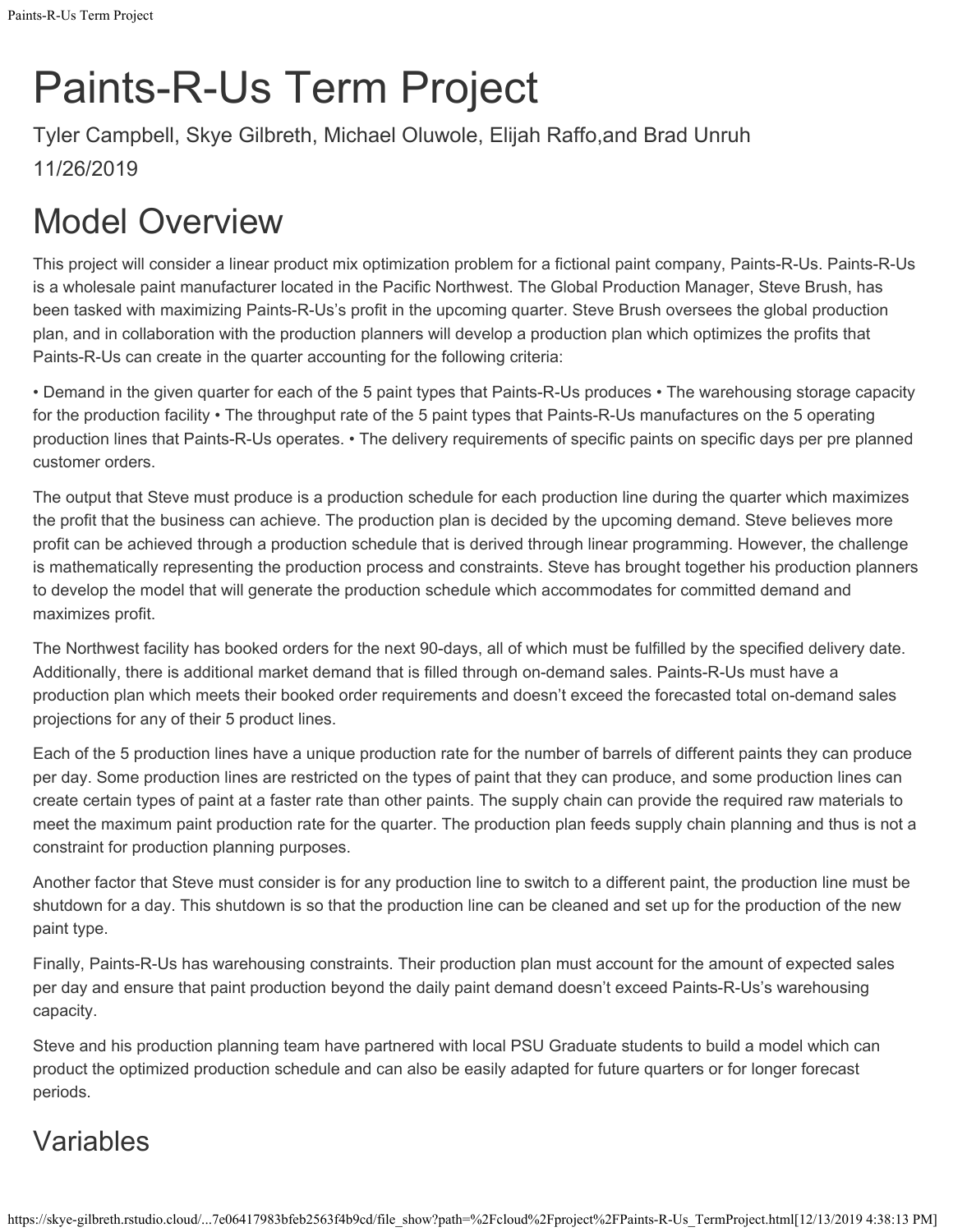Let

 $\mathrm{i} = \mathrm{~the~product~code,~i=1,2...,I}$  $\mathrm{j} = \mathrm{~the}$  index of periods,  $\mathrm{j} = 1, 2 ..., \mathrm{J}$  $\mathrm{k} = \,$  the production line used,  $\mathrm{k} = 1, 2..., \mathrm{K}$  ${\rm P}_{\rm i}$   $=$  profit per unit sold of product  ${\rm i}$  $\rm D_i^{}$   $=$  forecasted maximum number of units sold of product  $\rm i$  in all of period  $\rm j$  $\mathrm{D_{i,j}^{\mathstrut}}$  = committed sales in units of product  $\mathrm{i}$  on period  $\mathrm{j}$  $\mathrm{W}= \,$  maximum storage capacity of units within the warehouse on any period  $\mathrm{j}$  $\rm R_{\,i,k}\,=\,$  unit throughput of product  $\rm i$ on production line  ${\rm k}$  per period  ${\rm j}$ 

The decision variables are

 $\mathrm{S_{i,j}\,=\,}$  number of units sold of product  $\mathrm{i}\,$  on period  $\mathrm{j}\,$  $\rm T_{i,j}^{\phantom i}$  = <code>number</code> of units produced of product  $\rm i$  on period  $\rm j$  $\mathrm{X}_{\mathrm{i},\mathrm{j},\mathrm{k}}\ \in\ \left\{ 0,1\right\}$  do we produce product  $\mathrm{i}\,$  on period  $\mathrm{j}\,$  on production line  $\mathrm{k}\,$ 

## Linear Program

The linear programming formulation is

$$
max \sum_{i} \sum_{j} P_i \cdot S_{i,j}
$$

The formula looks to maximize profit. It does this by measuring the profit per barrel for each paint type Paints-R-Us sells on the market. It then multiplies that profit by the total barrels sold throughout the period.

## **Constraints**

## Demand

We must have enough paint products in stock to meet our demands. The way we implement this in the model is by setting up two demand constraints. The first constraint grabs the sum of paint barrels sold for the day  $\sum\ S_{\rm i,j}$  , and sets this value

less than or equal to the demand of paint products  $\leq$   $\rm D_i$  , for all paint products  $\rm\,V\,i$  The second constraint tells the model the amount of barrels sold for paint products during the day  $S_{i,j}$  must equal the demand of paint products for the day  $D_{i,j}$  . j

We expect the paint product to fluxate between five scenarios:

- 1. High Profit Margin  $P$ , High Demand  $D$
- 2. High Profit Margin  ${\rm P}$  , Low Demand  ${\rm D}$
- 3. Average Profit Margin  ${\rm P}$  , Average Demand  ${\rm D}$
- 4. Average Profit Margin  ${\rm P}$  , High Demand  ${\rm D}$
- 5. Low Profit Margin  $P$  , Average Demand  $D$ .

$$
\sum_{j} S_{i,j} \le D_i \quad \forall i
$$

$$
S_{i,i} = D_{i,i}
$$

### Storage

Our facility has a finite amount of storage, but if we don't store the products then we cannot sell the products. We address these constraints by keeping a running total.

https://skye-gilbreth.rstudio.cloud/...7e06417983bfeb2563f4b9cd/file\_show?path=%2Fcloud%2Fproject%2FPaints-R-Us\_TermProject.html[12/13/2019 4:38:13 PM]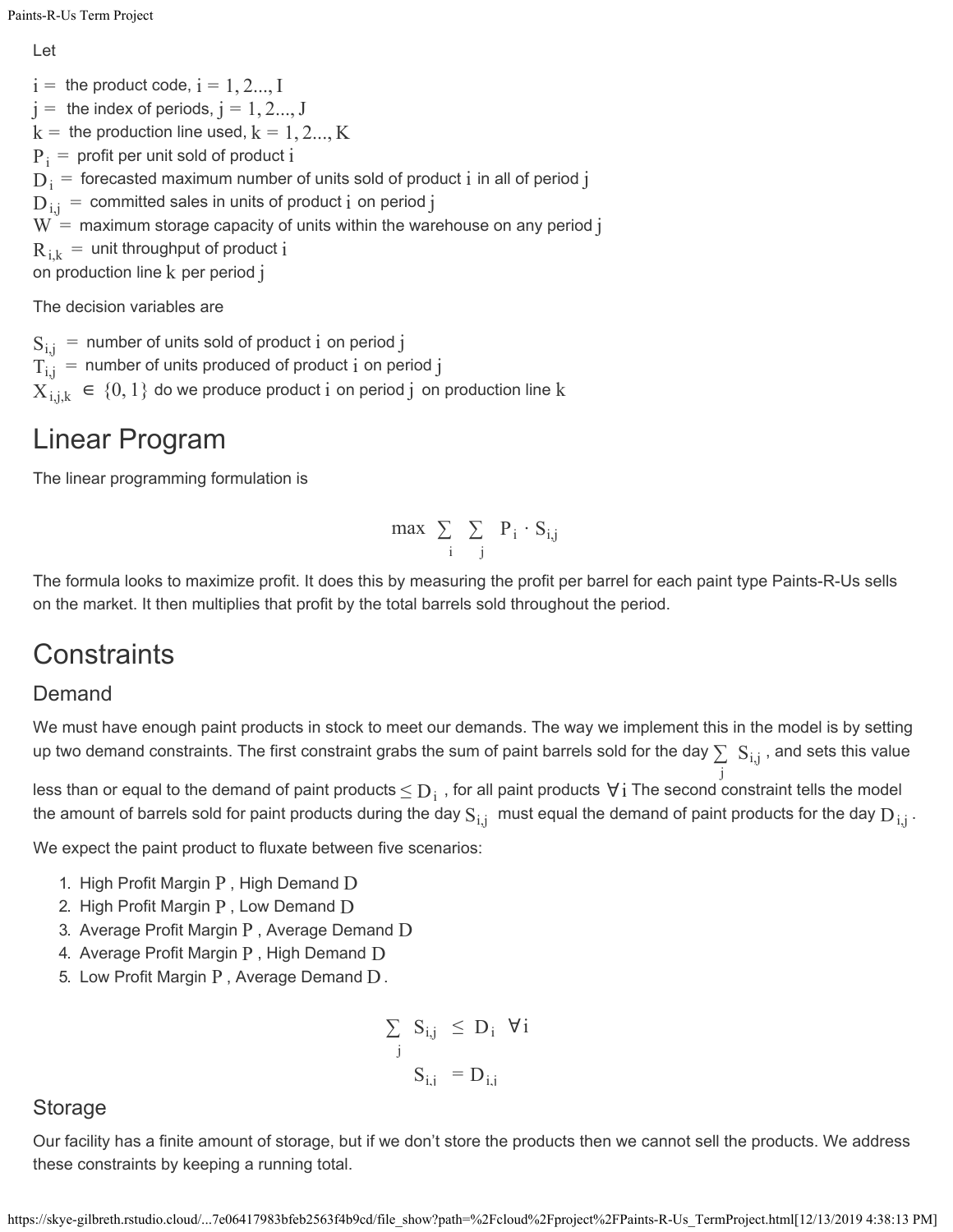For the upper bound, we only have so much storage available. Therefore, we calculate the number of barrels produced of paint  $\rm i$  for time period  $\rm j$  . We then subtract the number of barrels sold of paint  $\rm i$  for the same time period  $\rm j$  and ensure that figure is less than our warehouse capacity  $\mathrm W$  , for all time periods up to  $\mathrm j$  .

For the lower bound, we can sell all the paint in the warehouse, but we cannot sell what we don't have in the warehouse. Therefore, we calculate the number of barrels produced of paint  $\rm i$  for time period  $\rm j$  and subtract the number of barrels sold of paint  $\rm i$  for the same time period  $\rm j$  and ensure that figure is greater than or equal to zero, for all time periods up to  $\rm j$  .

Upper Bound - We only have so much storage available

$$
\sum_{i} \sum_{j=1}^{j} T_{i,j} - S_{i,j} \leq W \qquad \forall j
$$

Lower Bound - We cannot sell what we do not have in storage

$$
\textstyle\sum\limits_{j=1}^j \text{ T}_{i,j} = \text{S}_{i,j} \geq 0 \qquad \forall \, i,j
$$

### **Throughput**

The amount of total barrels of each of the 5 types of paint produced each day must be accounted for so that it can be moved to storage. To account for this constraint it is specified that the rate of paint  $\rm i$  producted on machine  $\rm k$  on machines where that paint was produced on that day on that machine will be equal to the amount of barrels produced variable. This will be done for each machine for all paints and on all days.

$$
\sum_{k} R_{i,k} \cdot X_{i,j,k} = T_{i,j} \qquad \forall i,j
$$

### Production

There are 2 production constraints that must be accounted for in the model:

1. Only one type of paint can be produced on a production line in a given day. To account for this it is specified that for all days on all production lines the the sum of product types produced must equal 1:

$$
\sum_i~X_{i,j,k}~\leq 1\qquad \forall j,k
$$

2. When a production line is changed to produce a different product  $\rm i$  the production line  $\rm k$  must shut down for one day to conduct setup for the production of the new product:

$$
X_{i_1,i,k} + X_{i_2,i+1,k} \le 1
$$
  $\forall i_1 = 1...I, i_2 = 1...I, i_1 \ne i_2, j = 1...J_{i-1}, k$ 

#### Logic Constraints

1. The amount of barrels of paint sold for paint  $i$  on day  $j$  cannot be negative:

 $T_{i,i} \geq 0$ 

2. The amount of barrels produced of paint  ${\rm i}$  on day  ${\rm j}$  cannot be negative:

$$
S_{i.i}\,\geq 0
$$

3. The choice to produce paint  ${\rm i}$  on day  ${\rm j}$  on product line  ${\rm k}$  is a binary decision: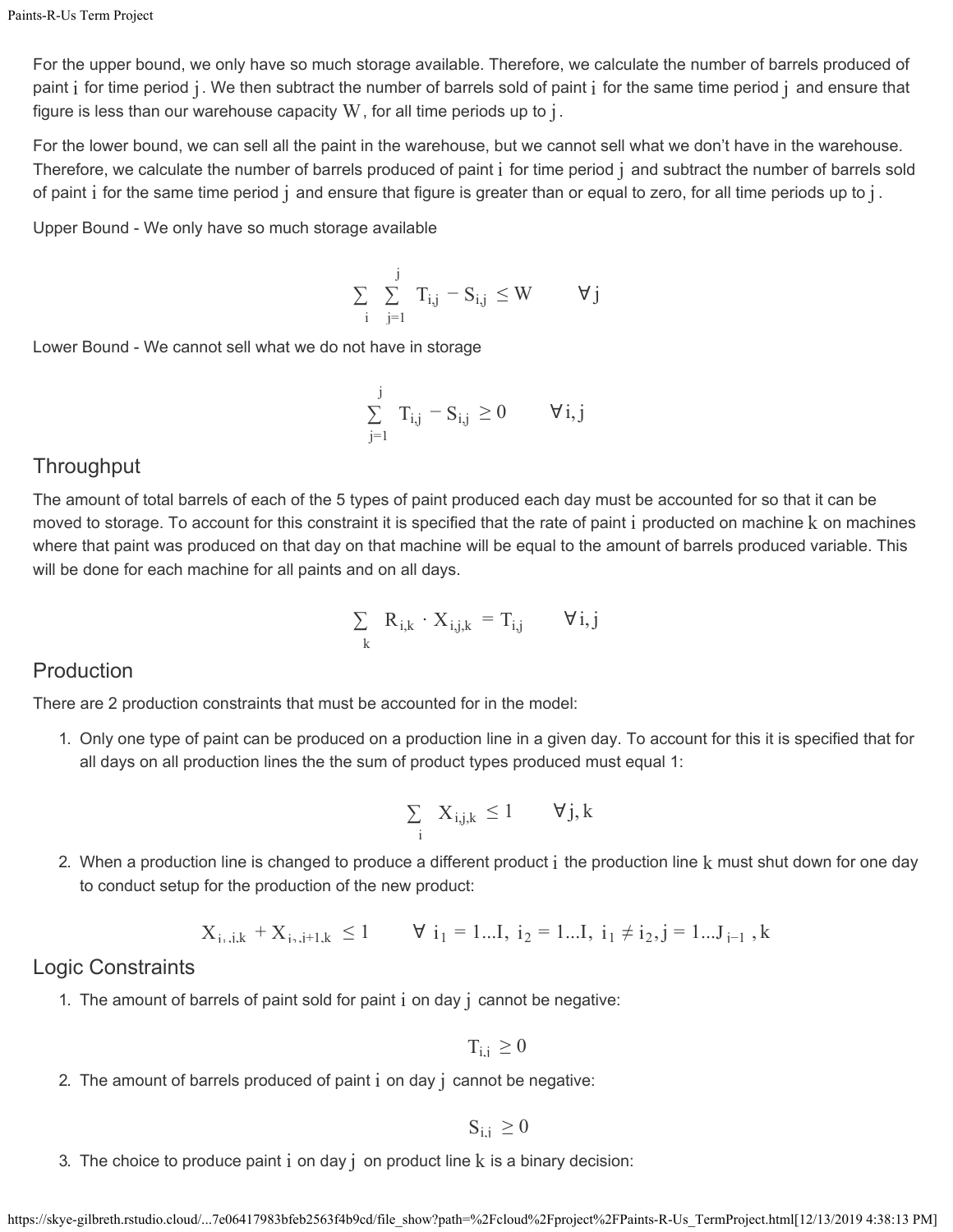Model

Let

 $\mathrm{i} = \mathrm{~the~product~code,~i=1,2...,I}$  $\mathrm{j} = \mathrm{~the}$  index of periods,  $\mathrm{j} = 1, 2 ..., \mathrm{J}$  $\mathrm{k} = \,$  the production line used,  $\mathrm{k} = 1, 2..., \mathrm{K}$  ${\rm P}_{\rm i}$   $=$  profit per unit sold of product  ${\rm i}$  $\rm D_i^{}$   $=$  forecasted maximum number of units sold of product  $\rm i$  in all of period  $\rm j$  $\mathrm{D_{i,j}^{\mathstrut}}$  = committed sales in units of product  $\mathrm{i}$  on period  $\mathrm{j}$  $\mathrm{W}= \,$  maximum storage capacity of units within the warehouse on any period  $\mathrm{j}$  $\rm R_{\,i,k}\,=\,$  unit throughput of product  $\rm i$ on production line  ${\rm k}$  per period  ${\rm j}$ 

The decision variables are

 $\mathrm{S_{i,j}\,=\,}$  number of units sold of product  $\mathrm{i}\,$  on period  $\mathrm{j}\,$  $\rm T_{i,j}^{\phantom i}$  = <code>number</code> of units produced of product  $\rm i$  on period  $\rm j$  $\mathrm{X}_{\mathrm{i},\mathrm{j},\mathrm{k}}\ \in\ \left\{ 0,1\right\}$  do we produce product  $\mathrm{i}\,$  on period  $\mathrm{j}\,$  on production line  $\mathrm{k}\,$ 

The linear programming formulation is

$$
\max \sum_{i} \sum_{j} P_{i} \cdot S_{i,j} \ns.t \sum_{j} S_{i,j} \leq D_{i} \qquad \forall i \nS_{i,j} \geq D_{i,j} \qquad \forall j \n\sum_{j=1}^{j} \sum_{j=1}^{T_{i,j}} T_{i,j} - S_{i,j} \leq W \qquad \forall j \n\sum_{j=1}^{j} T_{i,j} - S_{i,j} \geq 0 \qquad \forall i,j \n\sum_{j=1}^{j} R_{i,k} \cdot X_{i,j,k} = T_{i,j} \qquad \forall i,j \nk \qquad \sum_{i} X_{i,j,k} \leq 1 \qquad \forall j,k \nX_{i,j,k} + X_{i_2,j+1,k} \leq 1 \qquad \forall j, k \nT_{i,j}, S_{i,j} \geq 0 \nX_{i,j,k} \in \{0,1\}
$$

Define Variables

Total Warehousing Capacity

Total Warehousing,  $\rm W$  , capacity at any given time for the northwest facility is 100,000 barrels of paint.

 $W = 100,000$  Barrels

Minimum Order Requirements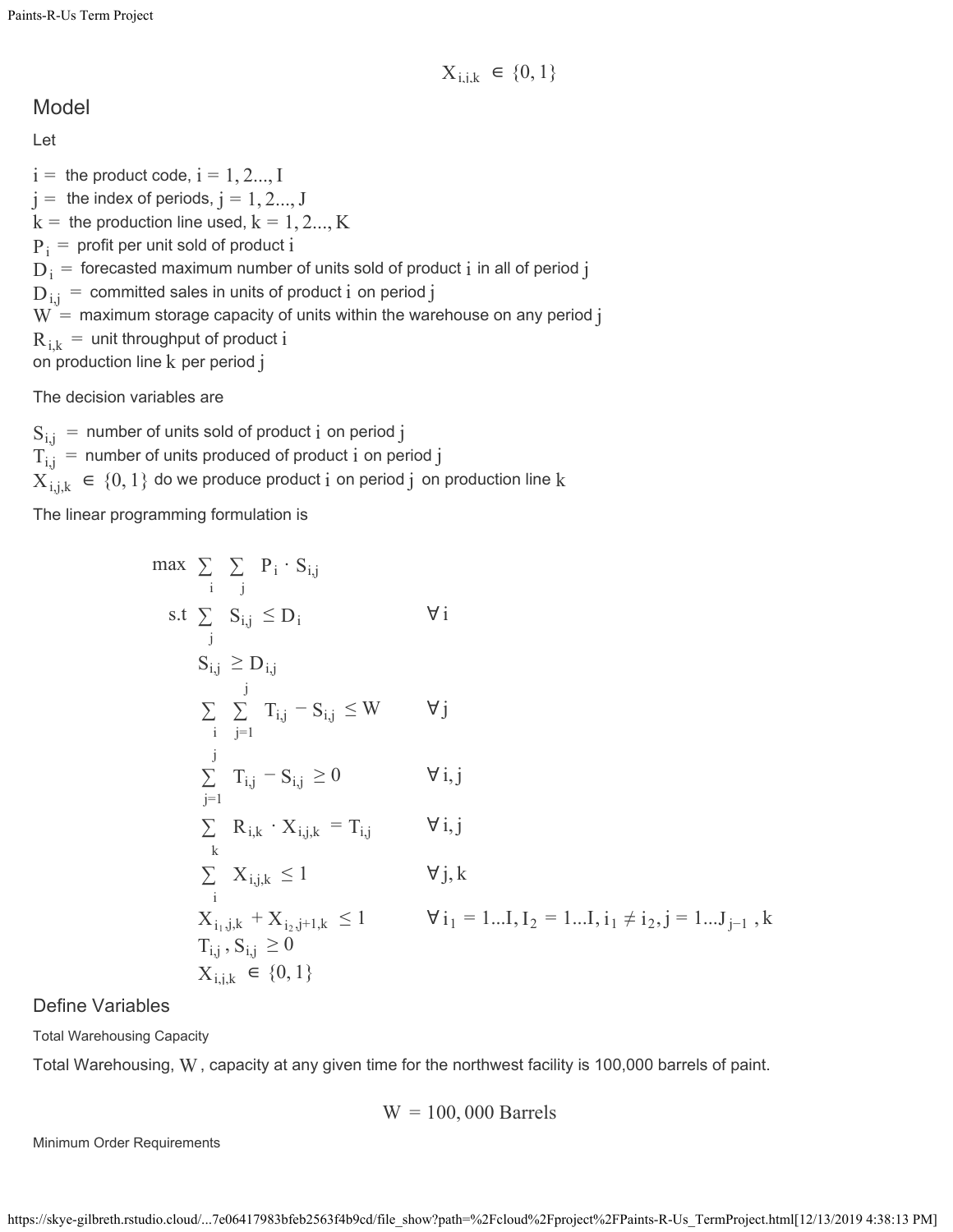Paints-R-Us largest customer has standing orders for the products that Paints-R-Us sells throughout the quarter. The amount of paint produced and sold must meet the defined constraints on the specified day:

> $D_{1,15} = 1000$  Barrels  $D_{2,19} = 2500$  Barrels  $D_{3.45} = 7500$  Barrels

Maximum Demand Constraint

Within the forecast period each product has a maximum forecasted demand, Paints-R-Us forecasted sales cannot exceed this demand for each product type:

> $D_1$  = 20000 Barrels  $D_2$  = 20000 Barrels  $D_3$  = 36000 Barrels  $D_4 = 75000$  Barrels  $D_5 = 100000$  Barrels

Daily Production Rate Constraint

Each production line can produce barrels of paint per day rate as defined:

Production line 1

|                   | $R_{1,1} = 75$ Barrels  |
|-------------------|-------------------------|
|                   | $R_{1,2} = 100$ Barrels |
|                   | $R_{1,3} = 150$ Barrels |
|                   | $R_{1,4} = 100$ Barrels |
|                   | $R_{1.5} = 200$ Barrels |
| Production line 2 |                         |
|                   | $R_{2,1} = 100$ Barrels |
|                   | $R_{2,2}$ = 160 Barrels |
|                   | $R_{2,3}$ = 250 Barrels |
|                   | $R_{2,4} = 0$ Barrels   |
|                   | $R_{2.5} = 0$ Barrels   |
| Production line 3 |                         |
|                   | $R_{3,1} = 0$ Barrels   |
|                   | $R_{3,2} = 0$ Barrels   |
|                   | $R_{3,3}$ = 180 Barrels |
|                   | $R_{3,4} = 200$ Barrels |
|                   | $R_{3.5}$ = 225 Barrels |
| Production line 4 |                         |
|                   | $R_{4,1} = 100$ Barrels |
|                   |                         |

 $R_{4.2} = 100$  Barrels  $R_{4,3}$  = 175 Barrels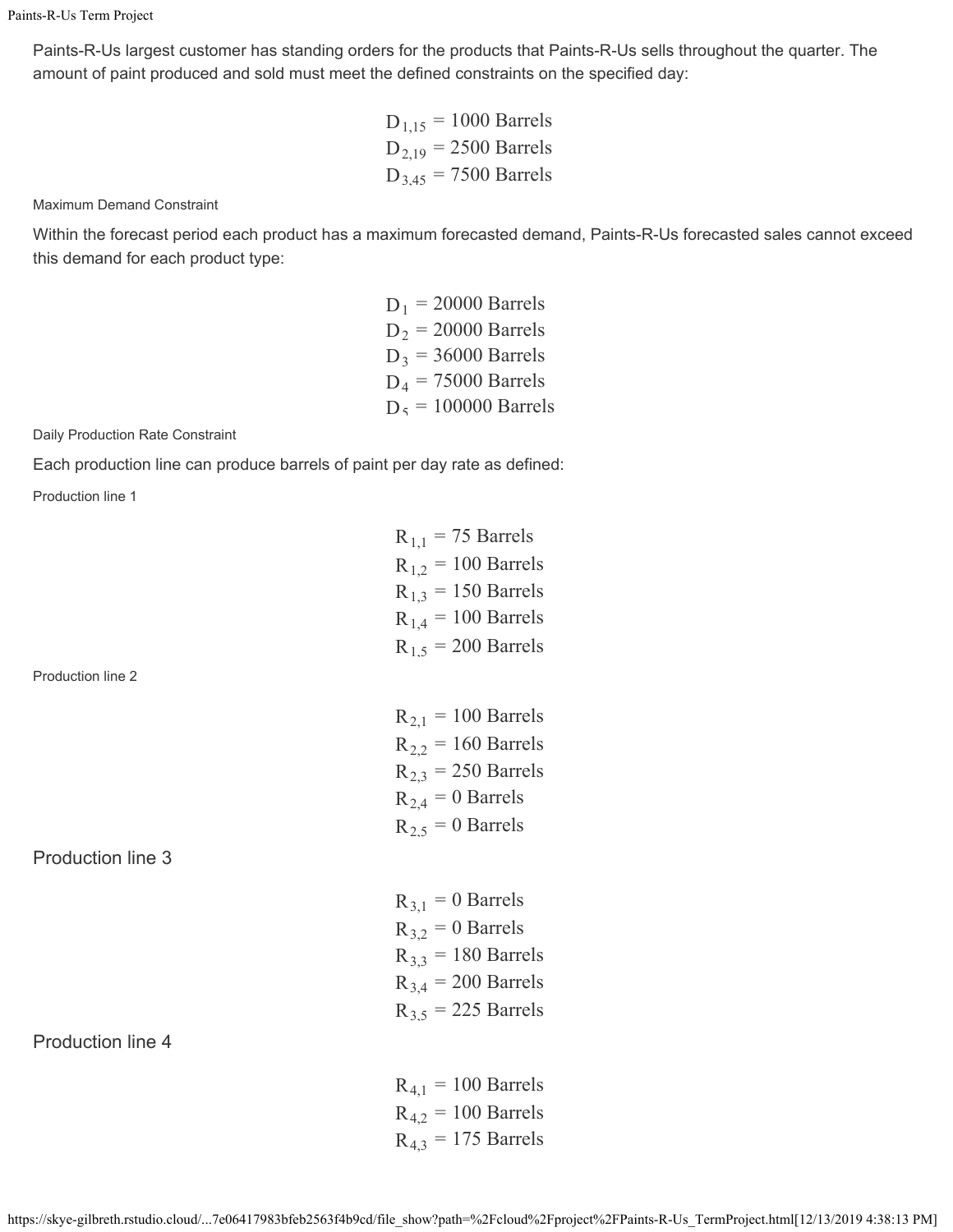Production line 5

 $R_{5,1} = 125$  Barrels  $R_{5,2} = 200$  Barrels  $R_{5,3} = 0$  Barrels  $R_{5,4} = 175$  Barrels  $R_{55}$  = 180 Barrels

 $R_{4,4} = 175$  Barrels  $R_{4.5}$  = 175 Barrels

Profit per barrel of paint

Each product line produces profit as defined:

 $P_1 = 170$  Per Barrel  $P_2 = 135$  Per Barrel  $P_3 = 75$  Per Barrel  $P_4 = 25$  P er Barrel  $P_5 = 15$  Per Barrel

## R Code

| ### ---------------- Load R Packages --                     |                                         |
|-------------------------------------------------------------|-----------------------------------------|
| $\text{library}(\text{gghot2, quietly} = \text{TRUE})$      | # Used for graphs                       |
| <b>library</b> (magrittr, quietly = TRUE)                   | # Provides the piping command %>%       |
| $\text{library}(\text{pander}, \text{quick} = \text{TRUE})$ | # Used for nicely formatted tables      |
| $\text{library (omp } r, \text{ quietly} = \text{TRUE})$    | # Allows specifying model algebraically |
| <b>library</b> (ompr. roi, quietly = TRUE)                  | # Glue for ompr to solve with ROI       |
| <b>library</b> (ROI, quietly = TRUE)                        | # R Optimization Interface              |

## ROI: R Optimization Infrastructure

## Registered solver plugins: nlminb, glpk.

## Default solver: auto.

**library**(ROI.plugin.glpk, quietly = TRUE) *# Plugin for solving* **library**(writexl) *# Write to Excel* **library**(candela, quietly = TRUE) *# Use Candela to create a Gnatt Chart*

- 
- 
- 

```
#' Parameters
NPaint <- 5 #' Product Code for paint
NDay <- 60 #' Index of Time Period
NProd <- 5 #' Production Line
whse <- 100000 #' Max capacity of warehouse
```
*#' Create a matrix with names Paint 1... Paint 5*

```
https://skye-gilbreth.rstudio.cloud/...7e06417983bfeb2563f4b9cd/file_show?path=%2Fcloud%2Fproject%2FPaints-R-Us_TermProject.html[12/13/2019 4:38:13 PM]
```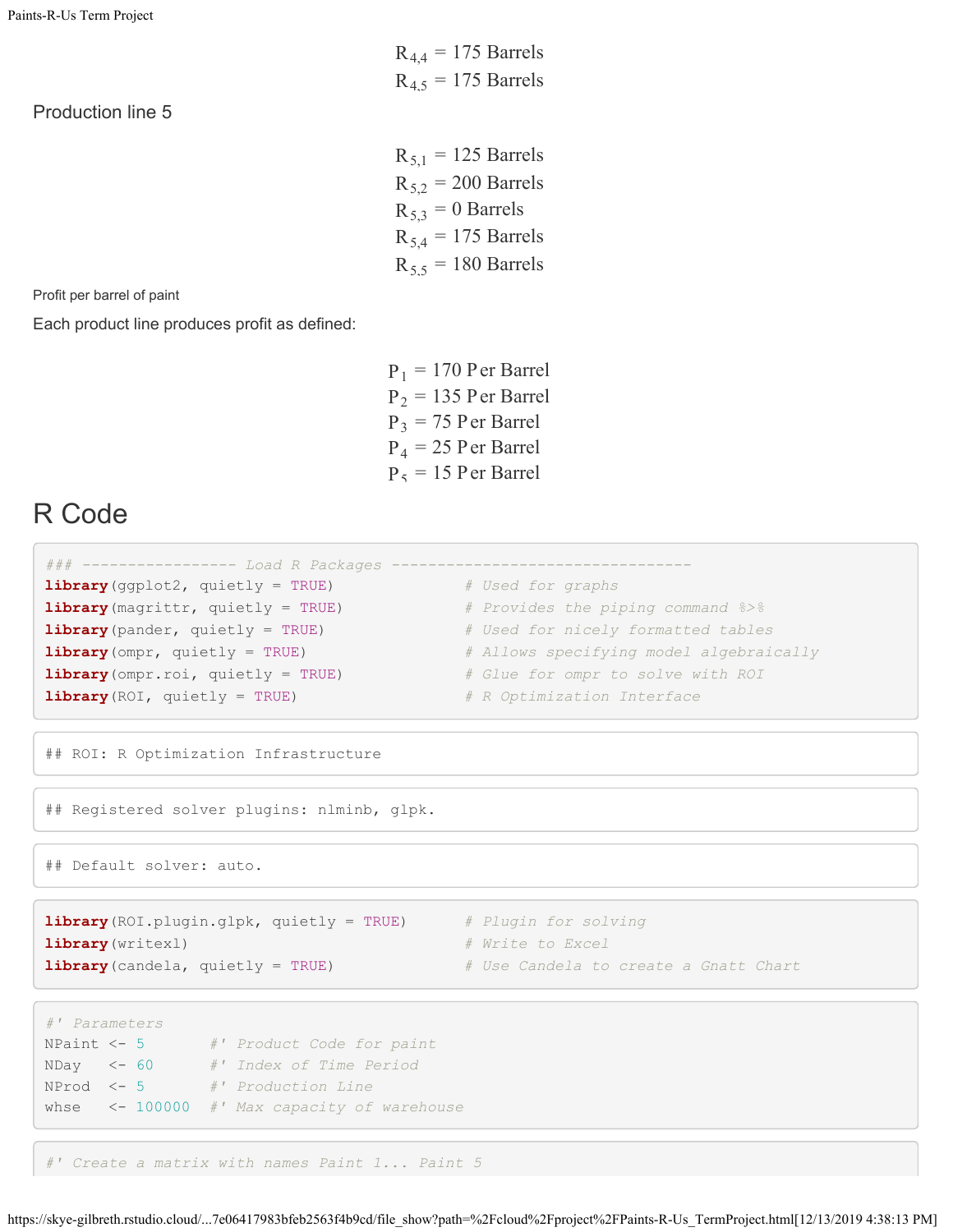```
Paint <- lapply(list(rep("Paint ",NPaint)),paste0,1:NPaint)
#' Create a matrix with names Production Line 1... Production Line 5
ProdLine <- lapply(list(rep("Production Line ",NProd)),paste0,1:NProd)
```

```
#' Create a matrix of Production Rate (# of barrels to make for R(i,k)
ProductionRate <- matrix(c(75,100,150,100,200 #' Production Line 1
                          ,100,160,250,0,0 #' Production Line 2
                           ,0,0,180,200,225 #' Production Line 3
                           ,100,100,175,175,175 #' Production Line 4
                           ,125,200,0,175,180), #' Production Line 5
                         ncol=NPaint,nrow=NProd, dimnames=c(Paint, ProdLine))
#' Show data from production line #1
ProductionRate[,1]
```

```
## Paint 1 Paint 2 Paint 3 Paint 4 Paint 5 
## 75 100 150 100 200
```

```
#' Display the Matrix in a nicely formatted table
pander(ProductionRate, caption = attr(ProductionRate, "Number of Barrels to make for R(i, k)"))
```
Table continues below

|         | <b>Production Line 1</b> | <b>Production Line 2</b> | <b>Production Line 3</b> |
|---------|--------------------------|--------------------------|--------------------------|
| Paint 1 | 75                       | 100                      |                          |
| Paint 2 | 100                      | 160                      | 0                        |
| Paint 3 | 150                      | 250                      | 180                      |
| Paint 4 | 100                      | 0                        | 200                      |
| Paint 5 | 200                      | 0                        | 225                      |

|         | <b>Production Line 4</b> | <b>Production Line 5</b> |
|---------|--------------------------|--------------------------|
| Paint 1 | 100                      | 125                      |
| Paint 2 | 100                      | 200                      |
| Paint 3 | 175                      | 0                        |
| Paint 4 | 175                      | 175                      |
| Paint 5 | 175                      | 180                      |

```
#' Create matrix of profit per barrel [Pi]
Profit <- matrix(c(170, 135, 75, 25, 15),
                         ncol=1,dimnames=c(Paint,"Profit Per Barrel"))
```

```
#' Column 1 row 3
```
https://skye-gilbreth.rstudio.cloud/...7e06417983bfeb2563f4b9cd/file\_show?path=%2Fcloud%2Fproject%2FPaints-R-Us\_TermProject.html[12/13/2019 4:38:13 PM]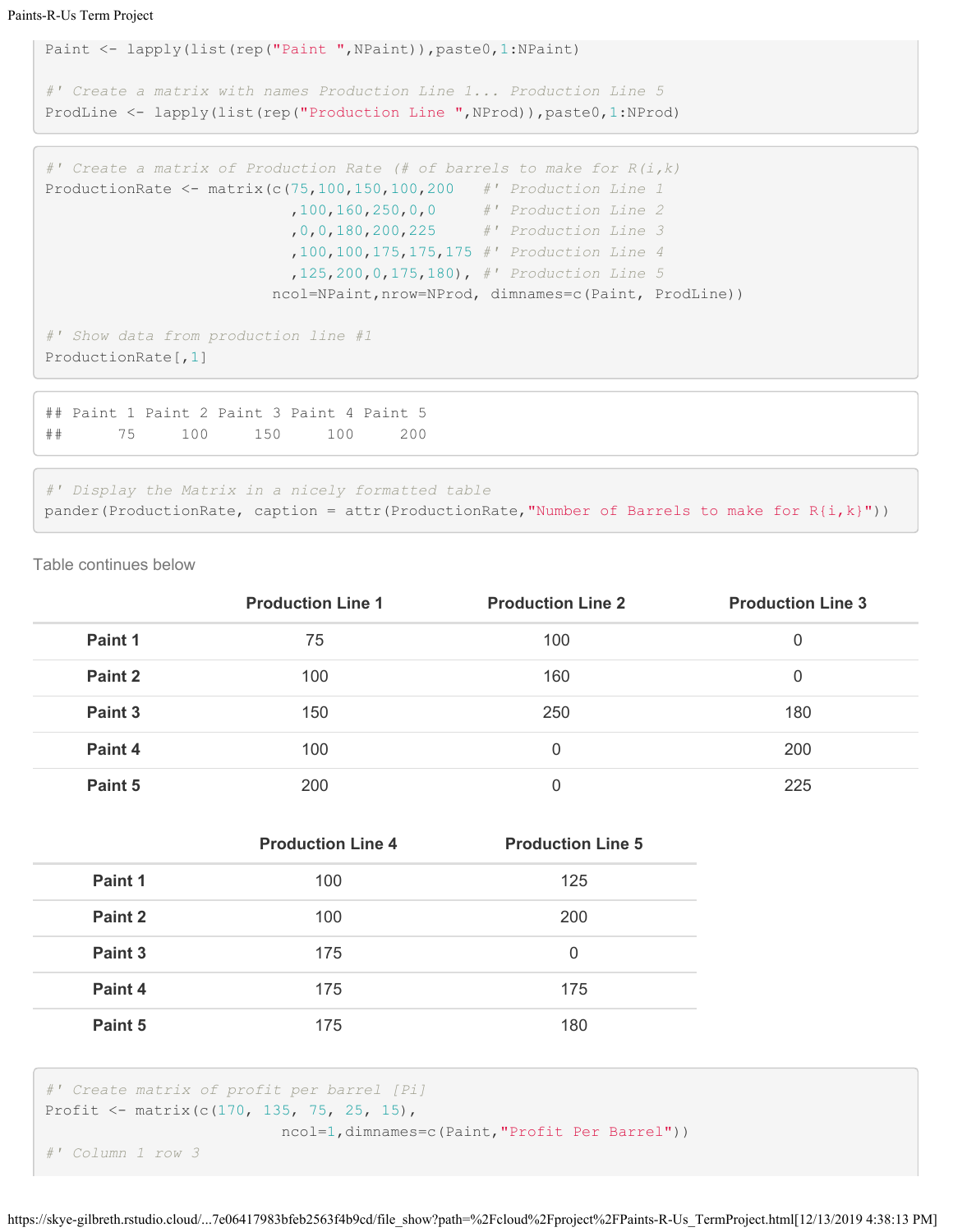#### Paints-R-Us Term Project

Profit[3]

## [1] 75

*#' Display the Matrix in a nicely formatted table* pander(Profit, caption = attr(Profit,"Profit per Barrel"))

|         | <b>Profit Per Barrel</b> |
|---------|--------------------------|
| Paint 1 | 170                      |
| Paint 2 | 135                      |
| Paint 3 | 75                       |
| Paint 4 | 25                       |
| Paint 5 | 15                       |

```
#' Max Demand Constraints [Di]
MaxDemand <- matrix(c(20000, 20000, 36000, 75000, 100000),
                              ncol=1,dimnames=c(Paint,"Max Barrels Per Paint"))
#MaxDemand[4]
```

```
#' Display the Matrix in a nicely formatted table
```

| pander (MaxDemand, caption = attr (MaxDemand, "Max Demand Per Paint Type")) |  |  |  |  |
|-----------------------------------------------------------------------------|--|--|--|--|
|                                                                             |  |  |  |  |

|         | <b>Max Barrels Per Paint</b> |
|---------|------------------------------|
| Paint 1 | 20000                        |
| Paint 2 | 20000                        |
| Paint 3 | 36000                        |
| Paint 4 | 75000                        |
| Paint 5 | $1e + 05$                    |

```
#' The Model
Model PaintsRUs <- MIPModel() %>%
  #' Variables
 add variable(X[i,j,k], i=1:NPaint, j=1:NDay, k=1:NProd, type="binary") %>% #' X{i,j,k}
 add_variable(S[i,j], i=1:NPaint, j=1:NDay, type="integer", lb = 0) %>%  #' S{
i,j}
  add_variable(D[i,j], i=1:NPaint, j=1:NDay, type="integer", lb = 0) %>% #' D{
i,j}
 add variable(T[i,j], i=1:NPaint, j=1:NDay, type="integer", lb = 0) %>%  #' T{
i,j}
  #' Set Objective Function 
 set objective(sum expr(Profit[i] * S[i,j], i=1:NPaint, j=1:NDay),"max") %>%
```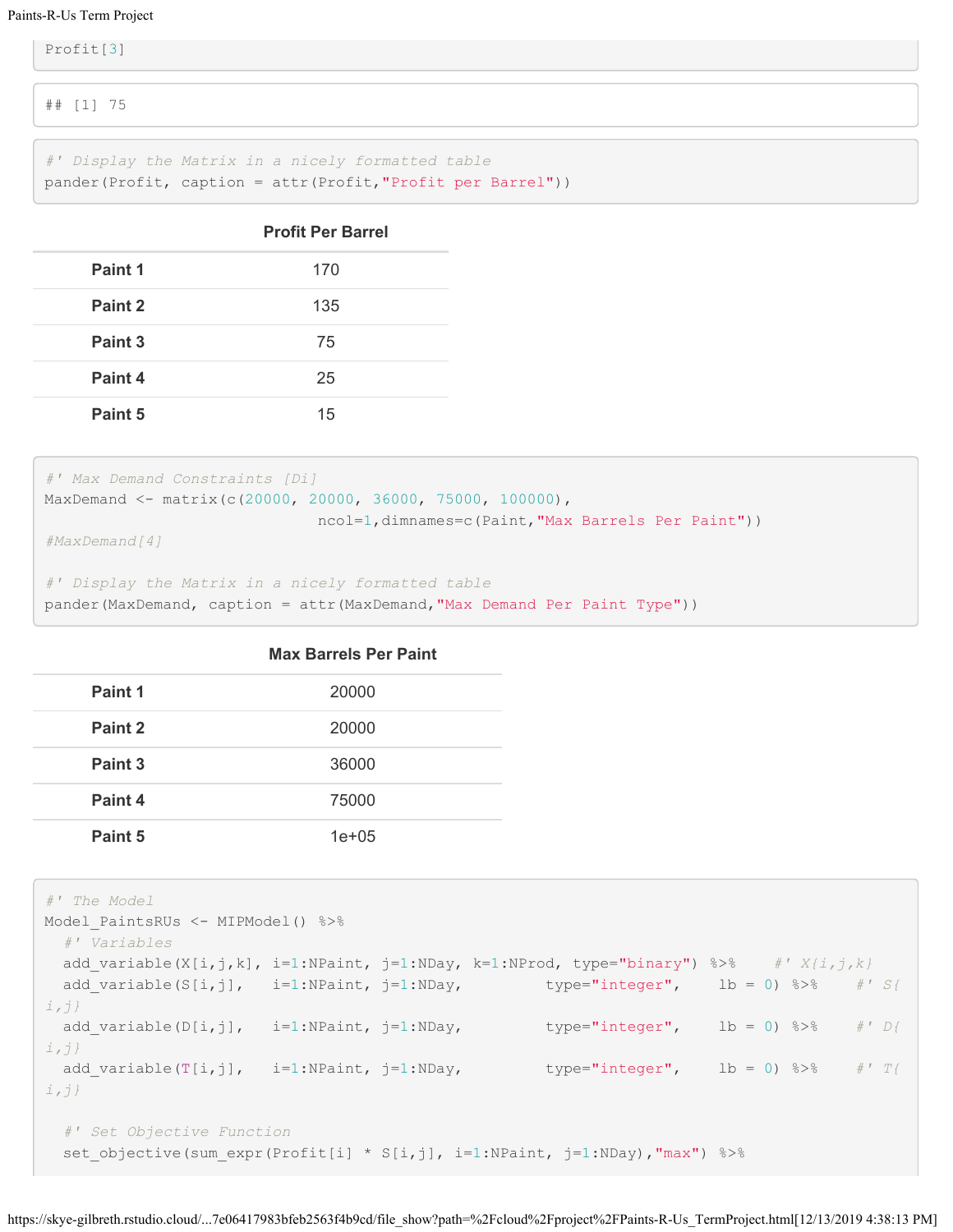```
 #' Constraints
 add constraint(sum expr(ProductionRate[i,k] * X[i,j,k] , k=1:NProd)
               == T[i,j], i=1:NPaint,j=1:NDay) %>% #' R{
i,k}•X{i,j,k} == T{i,j}
 add constraint(sum expr(T[i,j] - S[i,j], i=1:NPaint,j=1:j) <= whse, j=1:NDay) %>% #' T{
i,j} -S{i,j} <= W
 add constraint(sum expr(T[i,j] - S[i,j], j=1:j) >= 0, i=1:NPaint, j=1:NDay) %>% #' T{
i,j} -S{i,j} >= 0
 add constraint(sum expr(S[i,j], j=1:NDay) \leq MaxDemand[i], i=1:NPaint) \frac{1}{8} \frac{1}{8} / \frac{1}{8} / \frac{1}{8}i,j} <= D{i}
  #' D{i,j} constraints
 add constraint(D[1, 15] == 1000) %>%
 add_constraint(D[2, 19] == 2500) 8 > 8add constraint(D[3, 45] == 7500) %>%
  # add_constraint(D[4, 60] == 8000) %>%
  # add_constraint(D[5, 75] == 15000) %>%
 add constraint(S[i,j] == D[i,j], i=1:NPaint, j = 1:NDay) %>% #' S{
i,j} = D{i,j}
 add constraint(sum expr(X[i,j,k], i=1:NPaint) <= 1, j=1:NDay, k=1:NProd) %>% #' X{
i,j,k} <= 1
#' Solve Model 
 solve model(with ROI(solver = "glpk", verbose = TRUE))
## <SOLVER MSG> ----
## GLPK Simplex Optimizer, v4.57
## 1268 rows, 2400 columns, 40503 non-zeros
\# 0: obj = -0.0000000000 + 00 inf = 1.100e+04 (3)
## 165: obj = 1.070000000e+06 inf = 0.000e+00 (0)
## * 500: obj = 3.452125000e+06 inf = 0.000e+00 (448)
## * 1000: obj = 4.502500000e+06 inf = 0.000e+00 (348) 1
## * 1500: obj = 5.473400000e+06 inf = 0.000e+00 (207) 2
## * 1705: obj = 5.482500000e+06 inf = 2.220e-16 (0) 1
## OPTIMAL LP SOLUTION FOUND
## GLPK Integer Optimizer, v4.57
## 1268 rows, 2400 columns, 40503 non-zeros
## 2400 integer variables, 1500 of which are binary
## Integer optimization begins...
\# + 1705: mip = not found yet <= \qquad \qquad +inf (1; 0)
## + 1712: >>>>> 5.482500000e+06 <= 5.482500000e+06 0.0% (8; 0)
## + 1712: mip = 5.482500000e+06 <= tree is empty 0.0% (0; 15)
## INTEGER OPTIMAL SOLUTION FOUND
## <!SOLVER MSG> ----
```

```
#' Display the model solution
Model_PaintsRUs
```
## Status: optimal

```
https://skye-gilbreth.rstudio.cloud/...7e06417983bfeb2563f4b9cd/file_show?path=%2Fcloud%2Fproject%2FPaints-R-Us_TermProject.html[12/13/2019 4:38:13 PM]
```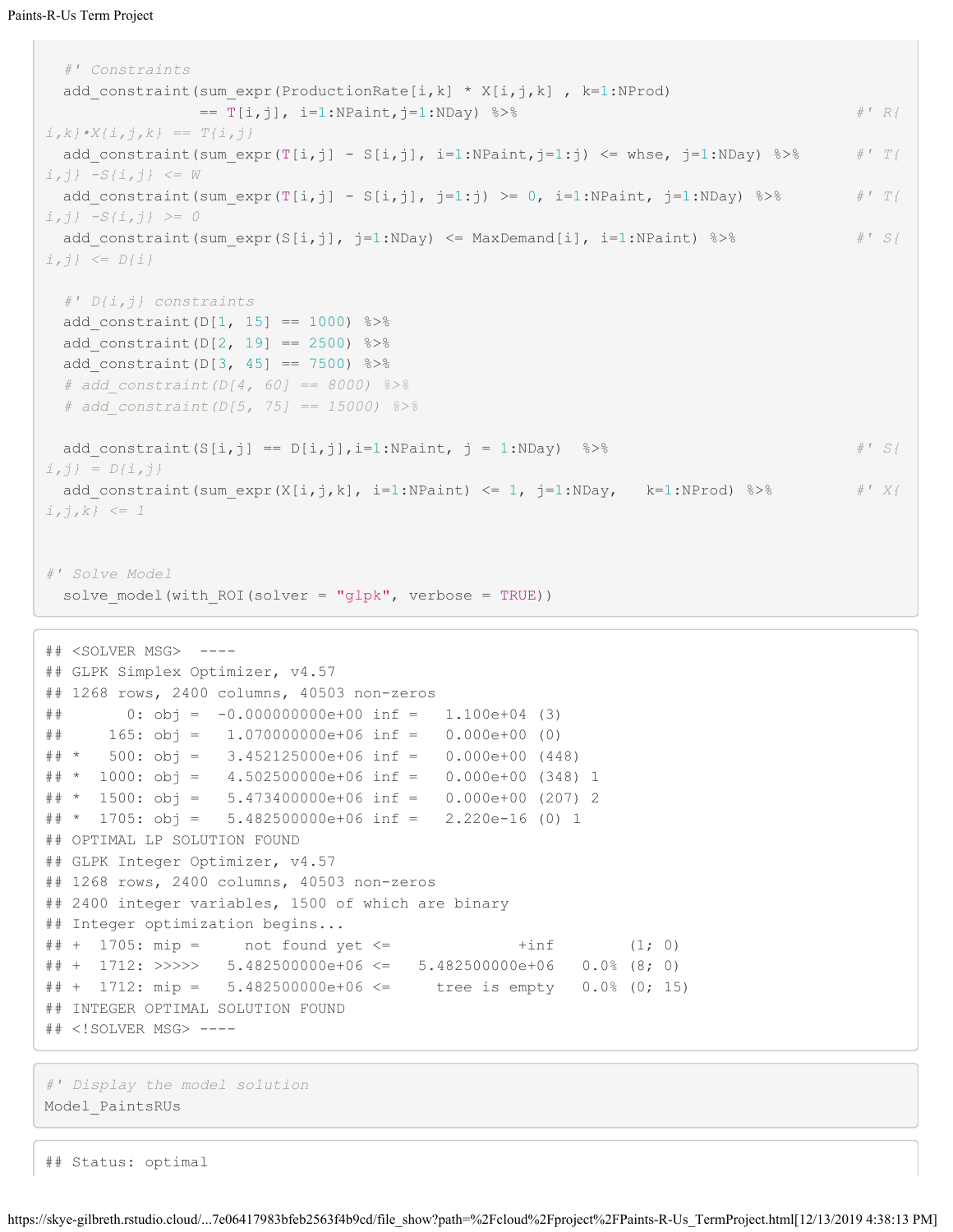## Objective value: 5482500

```
#Extract constraint X_{i,j,k}
Xijk <- get solution(Model PaintsRUs, X[i,j,k]) %>%
   dplyr::filter(value > 0)
#Extract constraint S_{i,j}
Sij <- get solution(Model PaintsRUs, S[i,j]) %>%
   dplyr::filter(value > 0)
#Extract constraint D_{i,j}
Dij <- get solution(Model PaintsRUs, D[i,j])%>%
   dplyr::filter(value > 0)
#Extract constraint T_{i,j,k}
Tij <- get solution(Model PaintsRUs, T[i,j]) %>%
   dplyr::filter(value > 0)
#put solution into a data frame
rduals1 <-get solution(Model_PaintsRUs,X[i,j,k], type = "primal")
#Export data to an excel file
write x \, \text{lsx}(x = \text{rduals1}, \text{path} = \text{``Solution.xlsx", col names} = \text{TRUE})write x \, \text{lsx}(x) = X \, \text{ijk}, path = "GanttChart.xlsx", col names = TRUE)
```
### Conclusions w/ Visualizations

The model is capable of informing a business, with the computring power to run it, which products on which days a production line should produce different products in order to maximize profit. That information can then be fed into a visualization tool such as Tableau or excel and produce a gantt chart as shown below to visualize which products should be produced on which production lines in order to hit the profit target that the business unit aims to achieve.

Due to the lack of computing power available for this project the model had to amended to only account for 60 days of production, but with more computing power a company could amend this program to forecast a 90 day or even a 365 day production cycle.

With a 60 day constraint the model returned that an optimal profit value for this plant is \$5,482,500 during the period. The plant is capable of producing 5 product types, but the recommended production plan recommended that only the 3 highest profit margin product be produced; products 1,2 and 3. Each production line with the exception of produciton line 2 will produce only one product during the forecast period. Production line 2 will create product 2 and product 3 during the forecast period, as displayed in the Gantt Chart Below.

This model is based off of fictionalized data but the objective was to create a model which could be adapted to any business that produces and/or manufactures products. This model successfuly does that; by adding and updating constraints, adjusting profit margins, or changing maximum demand, the model can produce completely new results that are specific to that use case. More complex situations with more standing orders, or supply input constraints could be added to this model to further add complexity and business value to this model.

```
data2 <- list(
 list(name='Production Line 1', level=1, start=1, end=60),
  list(name='Production Line 2', level=2, start=1, end=6),
  list(name='Production Line 3', level=3, start=1, end=60),
  list(name='Production Line 4', level=1, start=1, end=60),
```